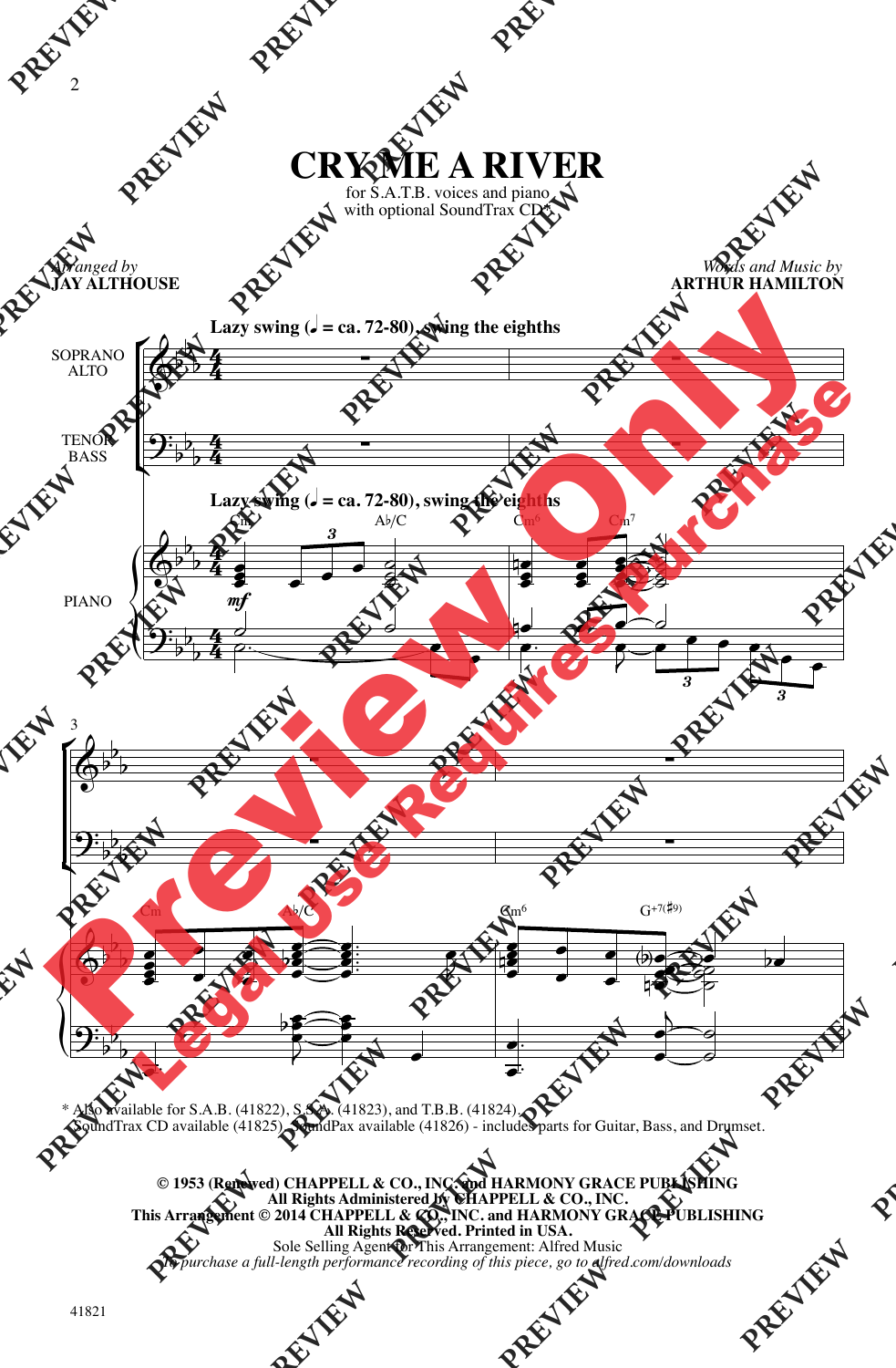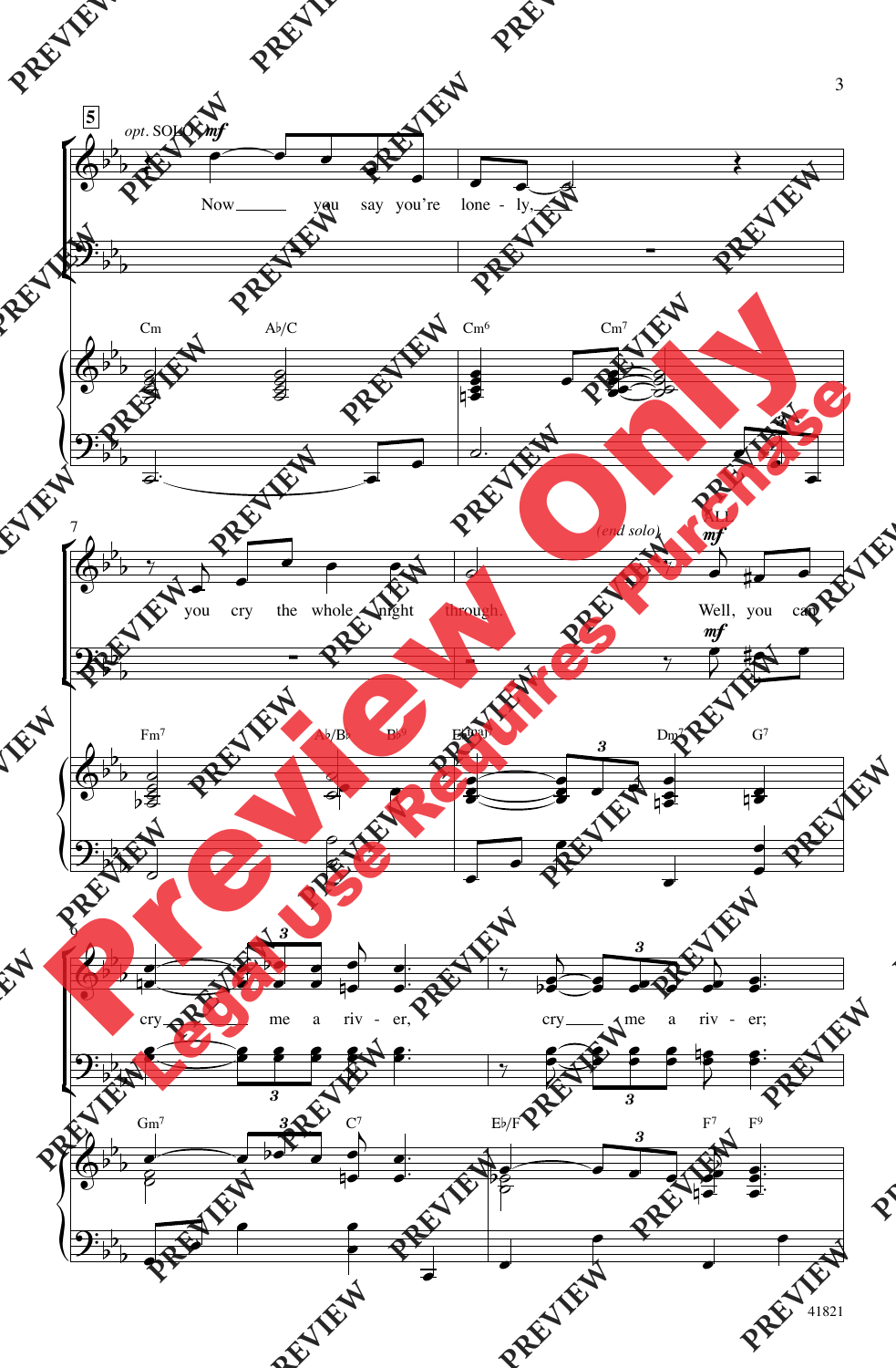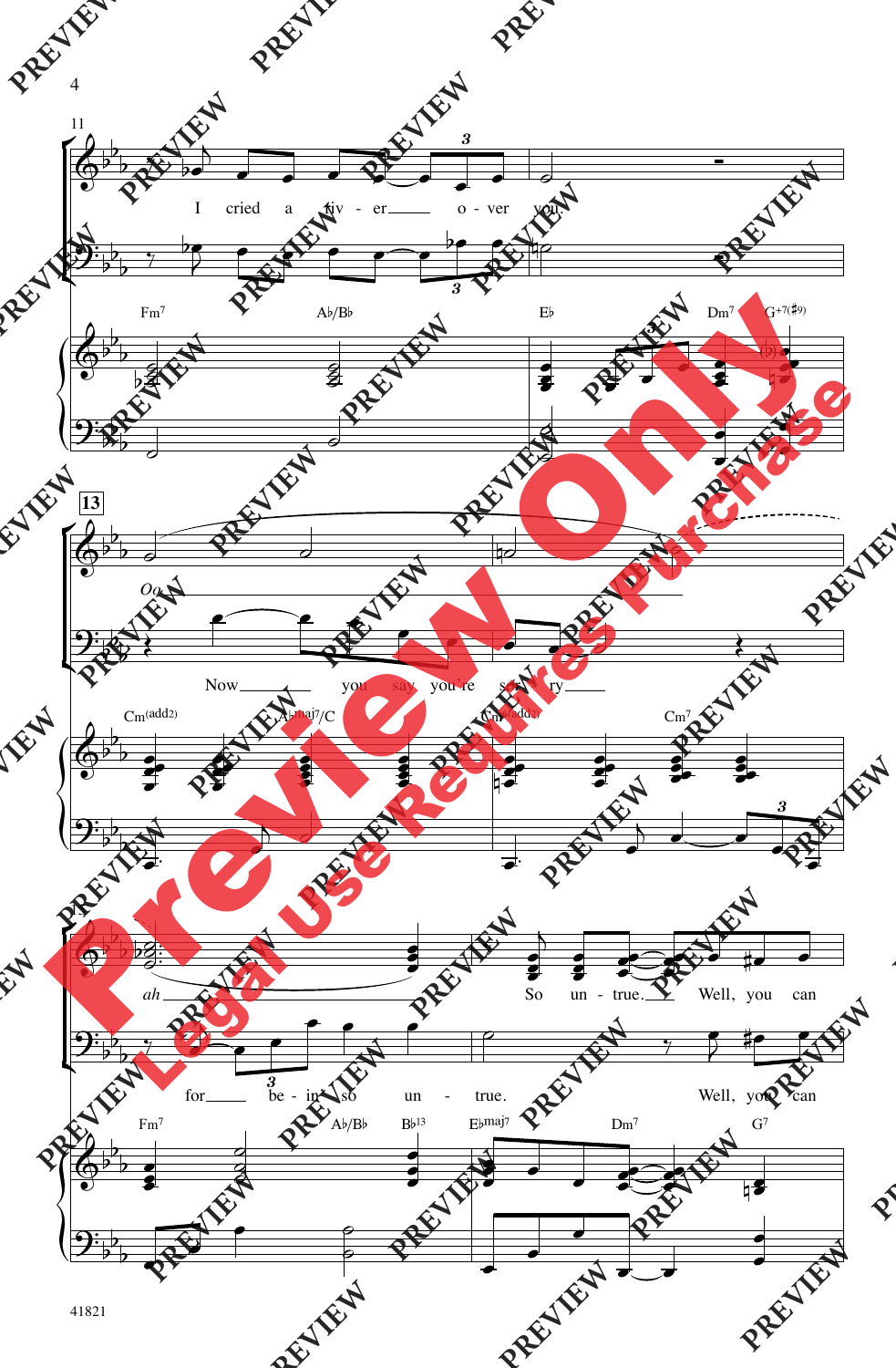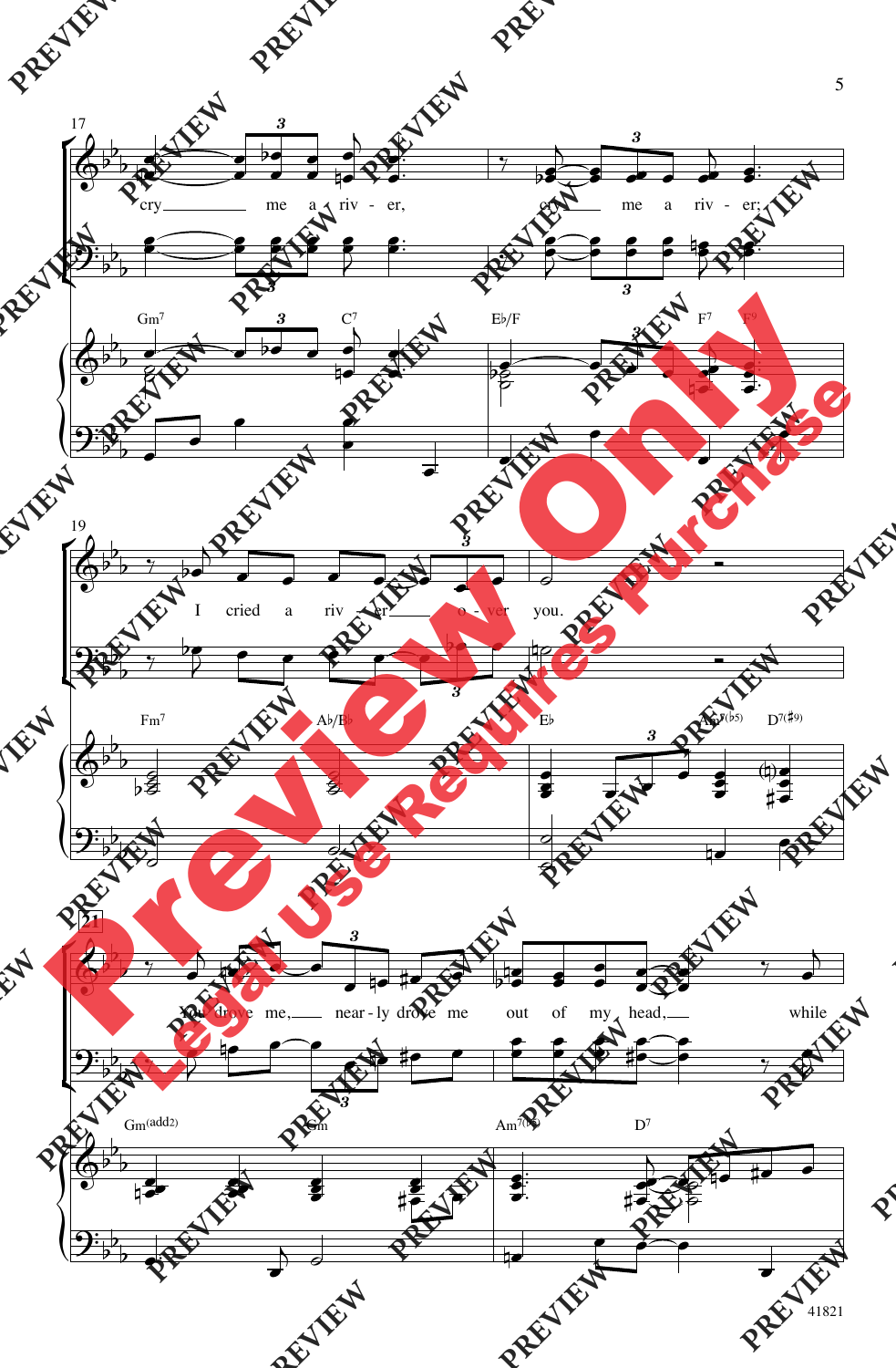



 $\sqrt{6}$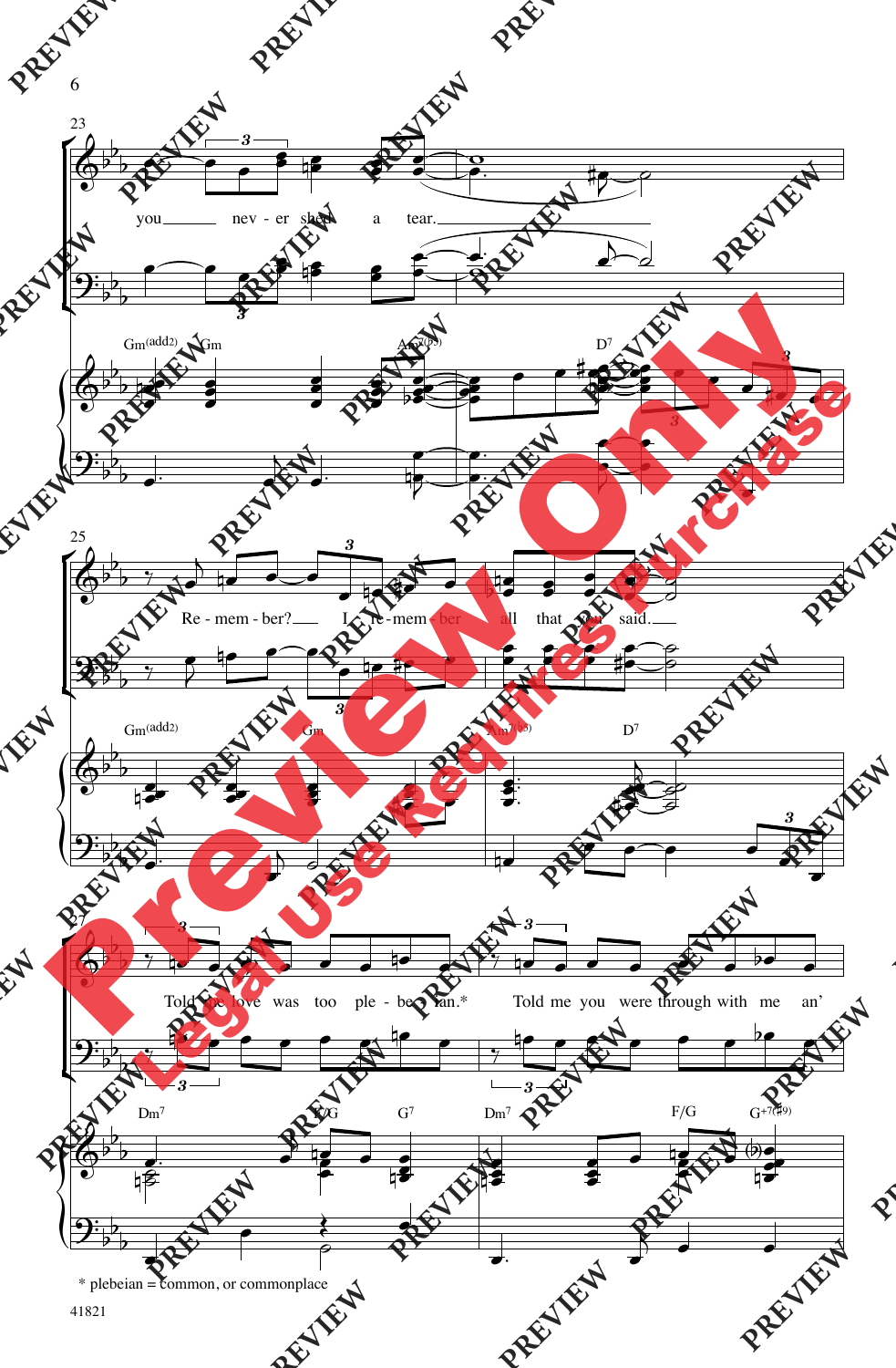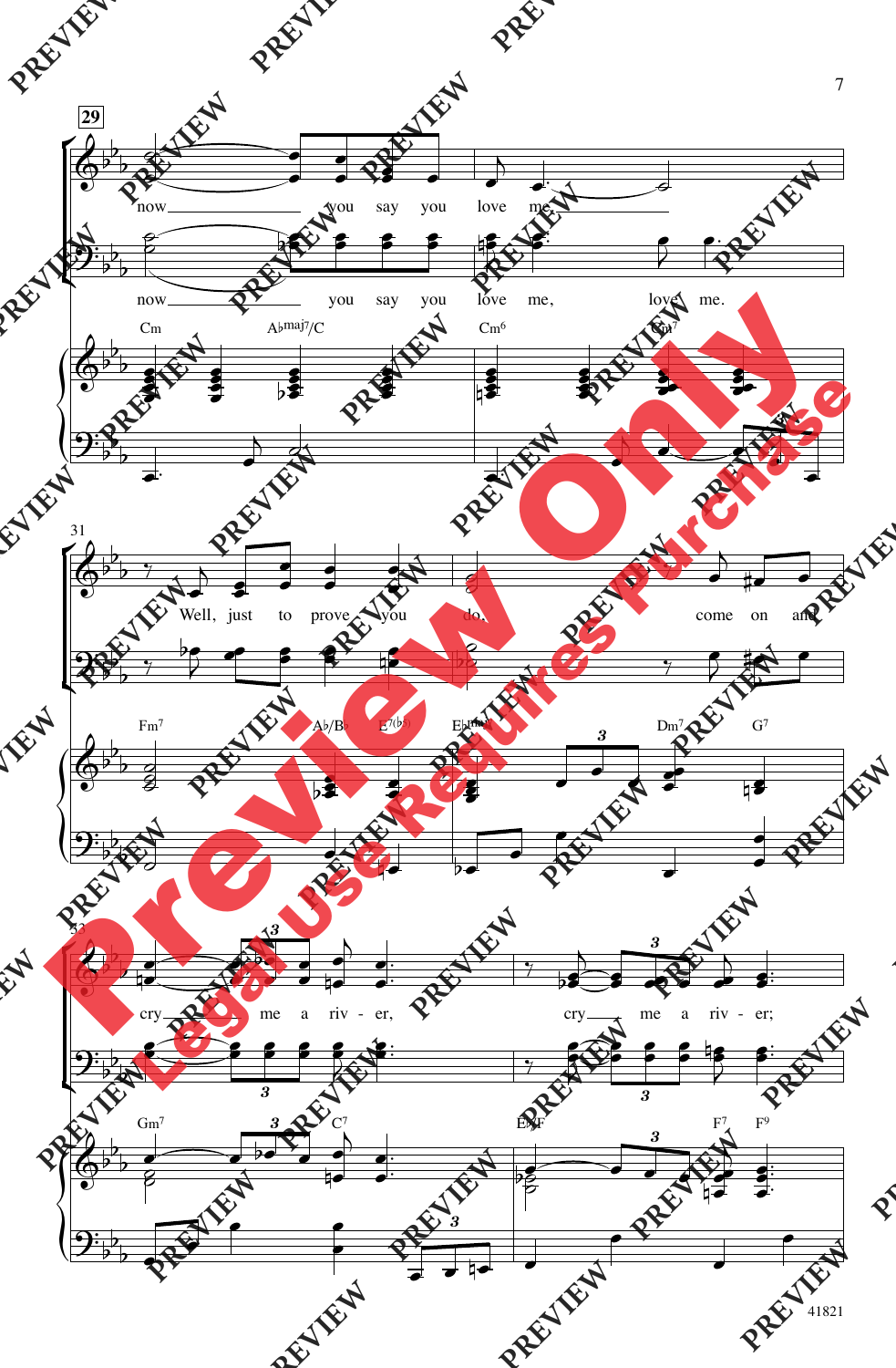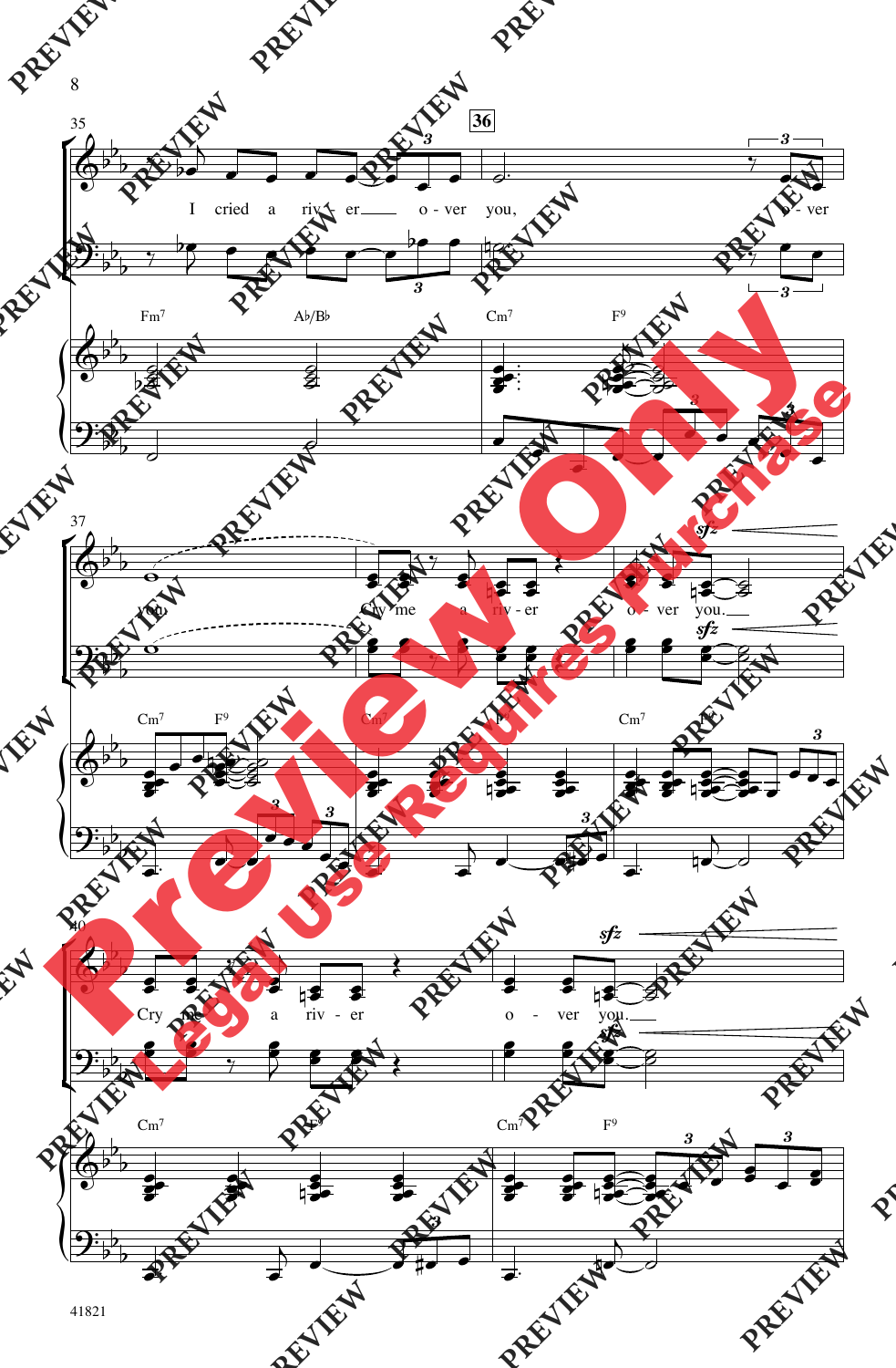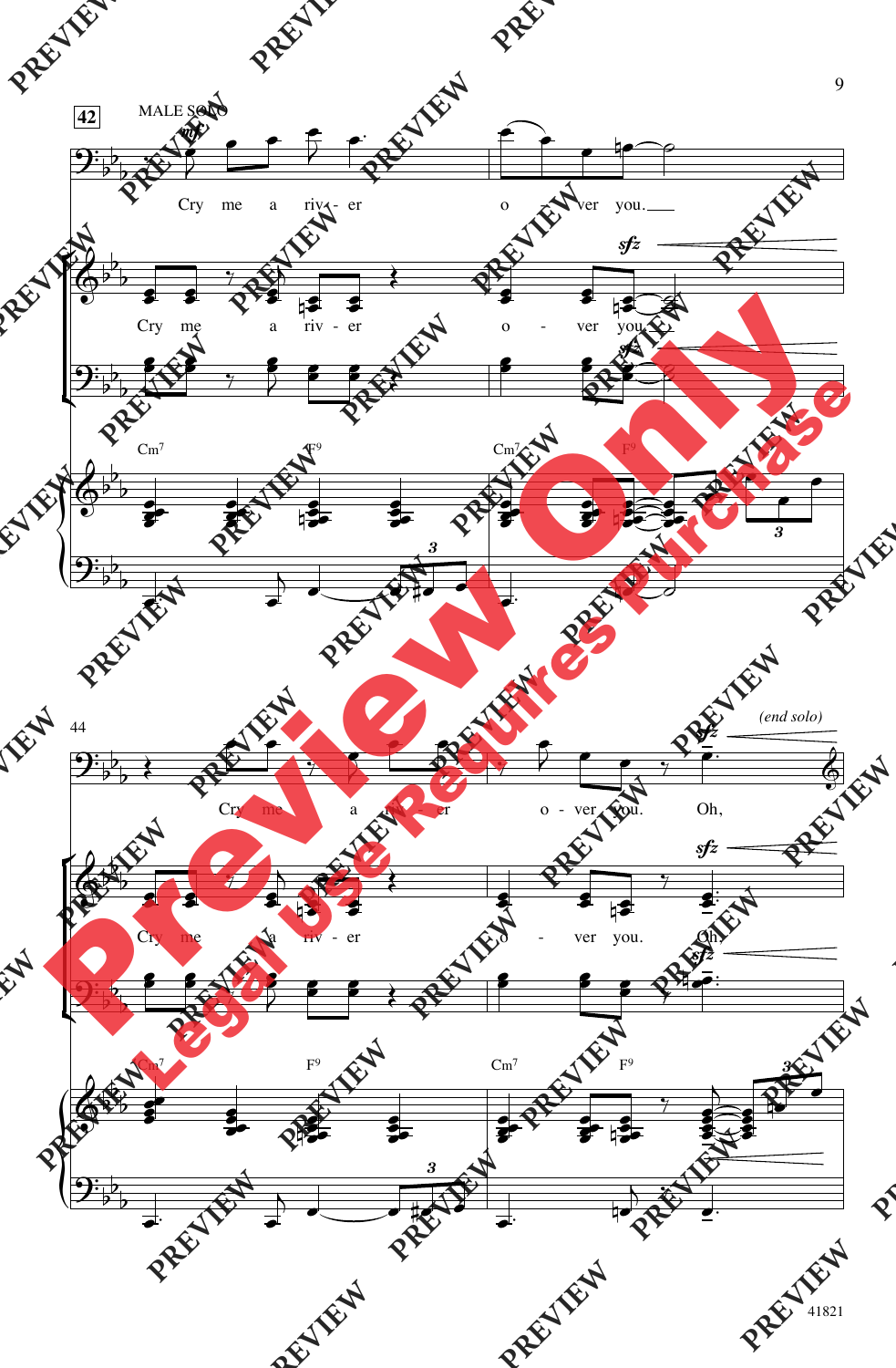